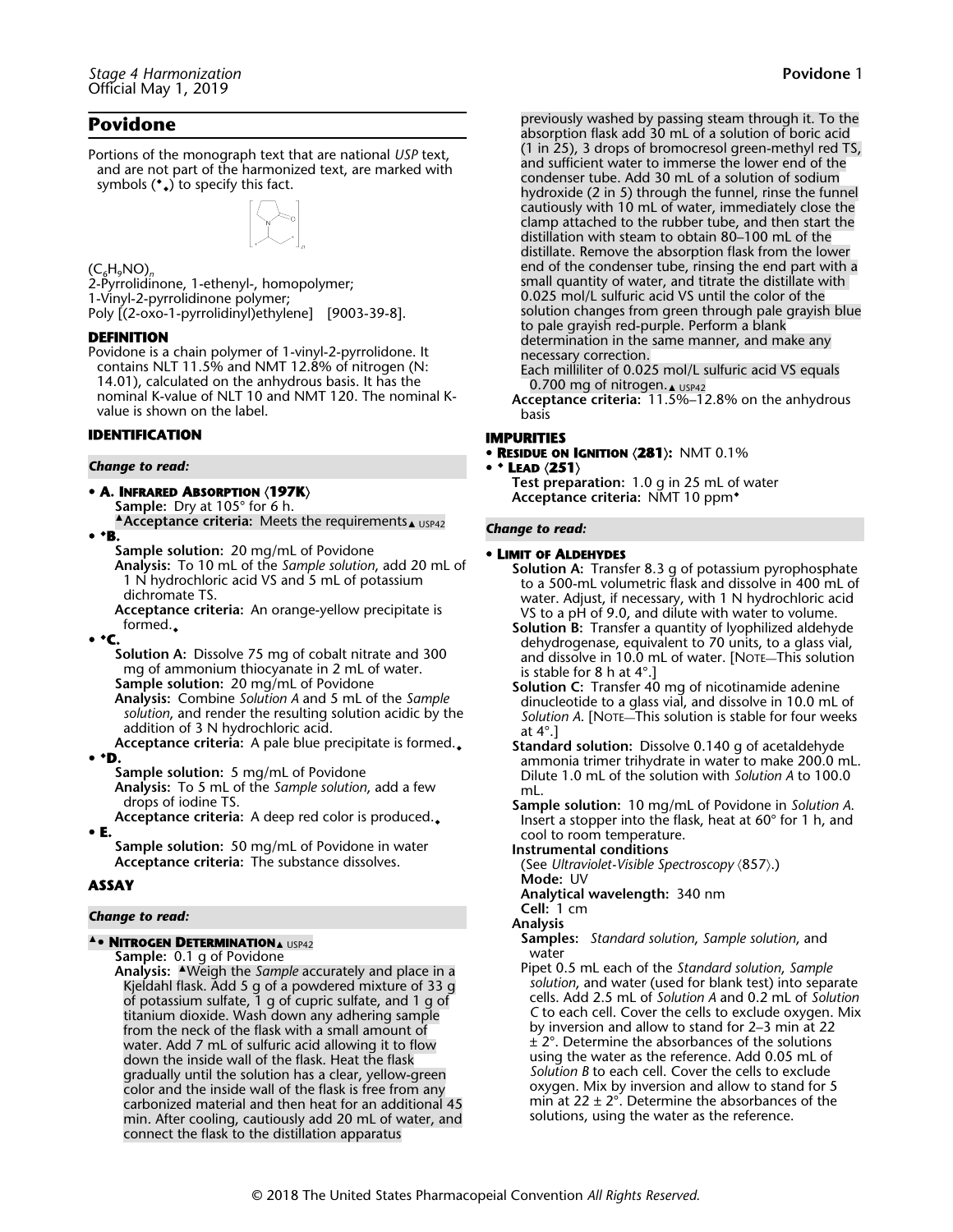Calculate the percentage of aldehydes, expressed as acetaldehyde, in the portion of Povidone taken:

Result = 100 × 
$$
(C_5/C_{U})
$$
 ×  $\{[(A_{U2} - A_{U1}) - (A_{B2} - A_{B1})]/[(A_{52} - A_{51}) - (A_{B2} - A_{B1})]\}$ 

- $C<sub>S</sub>$  = concentration of acetaldehyde in the *Standard solution*, calculated from the weight of the acetaldehyde ammonia trimer trihydrate with the factor 0.72 (mg/mL).
	- [NOTE—The molar mass of acetaldehyde is 44.05 g/mol, and the molar mass of acetaldehyde ammonia trimer trihydrate is 183.26 g/mol.  $(44.05 \times 3)$ /  $183.26 = 0.72$
- *C<sup>U</sup>* = concentration of the *Sample solution* (mg/mL), ▲calculated on the anhydrous basis<sub>▲ USP42</sub>
- $A_{U2}$  = absorbance of the solution from the *Sample solution*, after addition of *Solution B*
- $A_{U1}$  = absorbance of the solution from the *Sample solution*, before addition of *Solution B*
- $A_{B2}$  = absorbance of the solution from the blank, after addition of *Solution B*
- $A_{B1}$  = absorbance of the solution from the blank, before addition of *Solution B*
- $A_{s2}$  = absorbance of the solution from the *Standard solution*, after addition of *Solution B*
- $A_{s1}$  = absorbance of the solution from the *Standard solution*, before addition of *Solution B*

**Acceptance criteria:** NMT 0.05%

### *Change to read:*

### **• LIMIT OF HYDRAZINE**

**Standard solution:** 9 µg/mL of salicylaldazine in toluene

**Sample solution:** Transfer 2.5 g to a 50-mL centrifuge tube, add 25 mL of water, and mix to dissolve. Add 500 µL of a solution (1 in 20) of salicylaldehyde in methanol. Swirl and heat in a water bath at 60° for 15 min. Allow to cool and add 2.0 mL of toluene. Insert a stopper in the tube, shake vigorously for 2 min, and centrifuge. Use the clear upper toluene layer in the centrifuge tube as the *Sample solution*.

### **Chromatographic system**

(See Chromatography  $(621)$ , General Procedures, Thin-*Layer Chromatography*.)

**Mode:** TLC

**Adsorbent:** 0.25-mm layer of dimethylsilanized chromatographic silica gel with fluorescent indicator **Application volume:** 10 µL

**Developing solvent system:** Methanol and water (2:1)

**Analytical wavelength:** UV 365 nm **Analysis**

**Samples:** *Standard solution* and *Sample solution* Proceed as directed in the chapter. Allow the spots to dry, and develop the chromatogram with the *Developing solvent system* until the solvent front has moved three-fourths of the length of the plate.  $\triangle$   $\triangle$  USP42 Remove the plate from the chamber, mark the solvent front, and allow the solvent to evaporate. ▲Locate the spots on the plate by examination under UV light.<sub>▲ USP42</sub>

**Acceptance criteria:** Salicylaldazine appears as a fluorescent spot having an  $R_{\scriptscriptstyle F}$  value of 0.3; and the fluorescence of any salicylaldazine spot from the *Sample solution* is not more intense than that produced by the spot from the *Standard solution* (NMT 1 ppm of hydrazine).

# **• VINYLPYRROLIDINONE**

**Mobile phase:** Water and acetonitrile (90:10) **System suitability solution:** Transfer 10 mg of vinylpyrrolidinone and 500 mg of vinyl acetate to a 100-mL volumetric flask, and dissolve in and dilute with methanol to volume. Transfer 1.0 mL of this solution to a 100-mL volumetric flask, and dilute with *Mobile phase* to volume. **Standard stock solution:** 5 µg/mL of vinylpyrrolidinone in *Mobile phase* **Standard solution:** 0.25 µg/mL of vinylpyrrolidinone diluted from the *Standard stock solution* in *Mobile phase* **Sample solution:** 25 mg/mL of Povidone in *Mobile phase* **Chromatographic system** (See Chromatography  $(621)$ , System Suitability.) **Mode:** LC **Detector:** UV 235 nm **Columns Guard:** 4.0-mm × 1.0-cm; packing L1 **Analytical:** 4.6-mm × 15-cm; 5-µm packing L1 **Column temperature:** 40° **Flow rate:** 1.0 mL/min **Injection volume:** 20 µL **System suitability Samples:** *System suitability solution* and *Standard solution* **Suitability requirements Resolution:** NLT 2.0 between vinylpyrrolidinone and vinyl acetate, in this elution order, *System suitability solution* **Relative standard deviation:** NMT 2.0% of vinylpyrrolidinone for six injections, *Standard solution* **Analysis Samples:** *Standard solution* and *Sample solution* Record the chromatograms and measure the responses for the vinylpyrrolidinone peak. Calculate the percentage of vinylpyrrolidinone in the sample taken:  $Result = (r_U/r_S) \times (C_S/C_U) \times 100$ 

- $r_U$  = peak response of vinylpyrrolidinone from the *Sample solution*
- $r<sub>S</sub>$  = peak response of vinylpyrrolidinone from the *Standard solution*
- $C<sub>S</sub>$  = concentration of vinylpyrrolidinone in the *Standard solution* (mg/mL)
- *C<sup>U</sup>* = concentration of Povidone in the *Sample solution* (mg/mL), calculated on the anhydrous basis

**Acceptance criteria:** NMT 0.001%

**• 2-PYRROLIDONE**

**Mobile phase:** Water and methanol (19:1) **Standard solution:** 30 µg/mL of 2-pyrrolidinone in *Mobile phase*

Sample solution: 5 mg/mL of Povidone in *Mobile phase* **Chromatographic system**

(See *Chromatography* á621ñ*, System Suitability*.) **Mode:** LC

**Detector:** UV 205 nm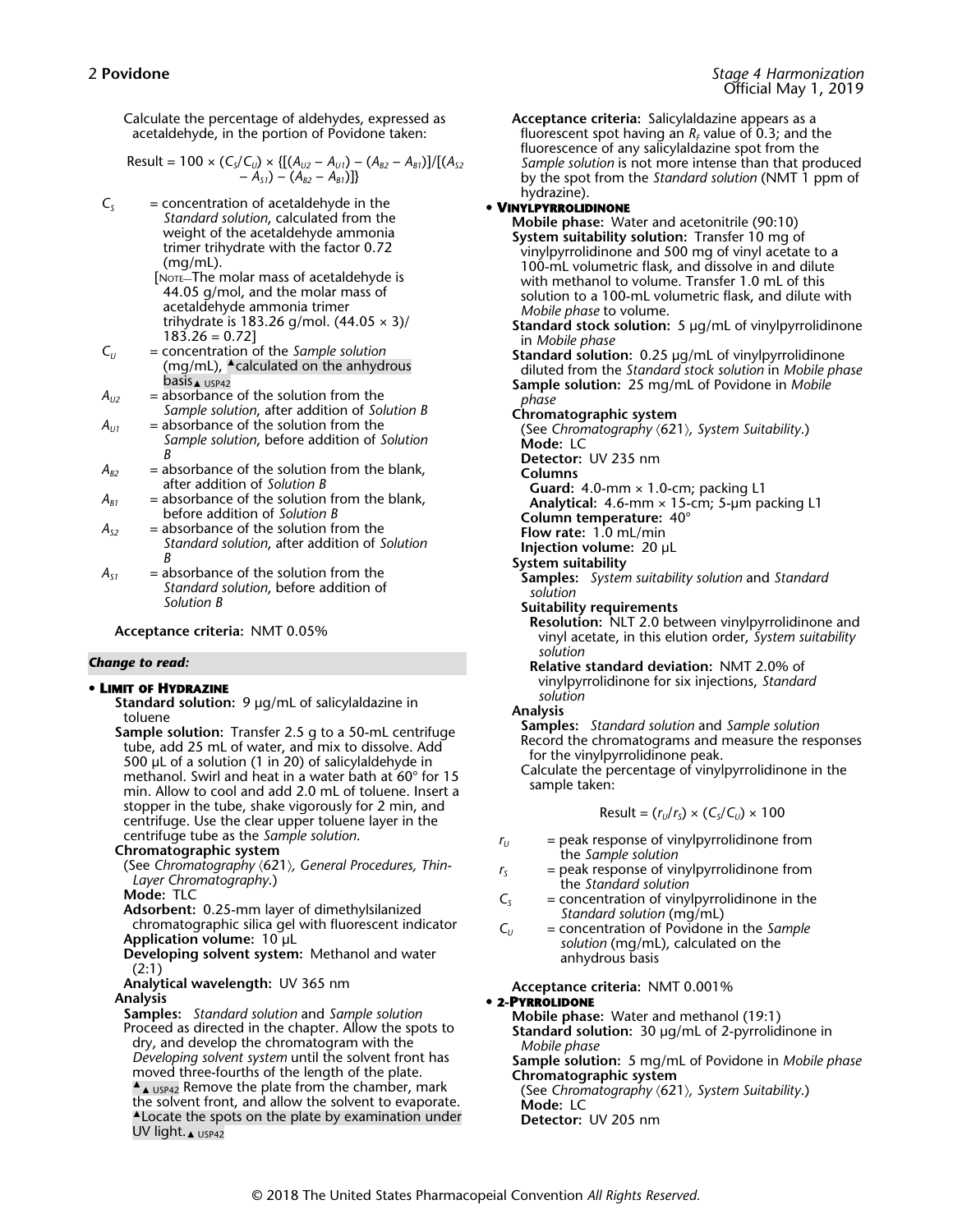### **Columns**

**Guard:** 4.0-mm × 1.0-cm; packing L1

**Analytical:** 4.6-mm × 15-cm; 5-µm packing L1

- **Column temperature:** 40°
- **Flow rate:** 0.8 mL/min [NOTE—The retention time of 2-pyrrolidinone is about 7 min.]
- [NOTE—The retention time of 2-pyrrolidinone is about 7 min.]

**Injection volume:** 50 µL

- **System suitability**
- **Sample:** *Standard solution*
- **Suitability requirements**
	- **Column efficiency:** NLT 5000 theoretical plates for the 2-pyrrolidinone peak
	- **Symmetry factor:** NMT 1.5 for the 2-pyrrolidinone peak
- **Relative standard deviation:** NMT 2.0% of 2 pyrrolidinone for six injections

#### **Analysis**

- **Samples:** *Standard solution* and *Sample solution* Record the chromatograms and measure the responses
- for the 2-pyrrolidinone peak.
- Calculate the percentage of 2-pyrrolidinone in the sample taken:

$$
Result = (r_{U}/r_{S}) \times (C_{S}/C_{U}) \times 100
$$

- $r_U$  = peak response of 2-pyrrolidinone from the *Sample solution*
- $r<sub>S</sub>$  = peak response of 2-pyrrolidinone from the *Standard solution*
- $C<sub>S</sub>$  = concentration of 2-pyrrolidinone in the *Standard solution* (mg/mL)
- *C<sup>U</sup>* = concentration of Povidone in the *Sample solution* (mg/mL), calculated on the anhydrous basis

### **Acceptance criteria:** NMT 3.0%

### **• PEROXIDES**

- **Sample solution:** 40 mg/mL of Povidone in water, calculated on the anhydrous basis
- **Blank:** To 25 mL of the *Sample solution*, add 2 mL of 13% sulfuric acid.

**Instrumental conditions**

(See Ultraviolet-Visible Spectroscopy  $(857).$ )

**Mode:** UV-Vis **Analytical wavelength:** 405 nm

```
Cell: 1 cm
```
**Analysis**

- **Sample:** *Sample solution*
- To 25 mL of the *Sample solution*, add 2 mL of titanium trichloride–sulfuric acid TS, and allow to stand for 30 min. Measure the absorbance of a portion of this solution against the *Blank*.
- **Acceptance criteria:** NMT 0.35, corresponding to NMT 400 ppm, expressed as  $H_2O_2$

### *Change to read:*

### **• FORMIC ACID**

**Mobile phase:** Diluted perchloric acid (1 in 700) **Standard solution:** 10 µg/mL of formic acid in water **Sample stock solution:** 20 mg/mL of Povidone in water **Sample solution:** Transfer a suspension of strongly acidic ion-exchange resin (use the hydrogen form of ion-exchange resin) in water to a column of about 8 mm in inside diameter to give a packing depth of about 20 mm in length. Keep the strongly acidic ionexchange resin layer constantly immersed in water. Pour 5 mL of water and adjust the flow rate so that

water drops at a rate of about 1 mL/min. When the level of the water is near the top of the strongly acidic ion-exchange resin layer, introduce 100 mL of the *Sample stock solution* into the column. Disregard the first 2 mL of the eluate, then collect 1.5 mL of the solution, and use this as the *Sample solution*. **Chromatographic system** (See Chromatography  $(621)$ , System Suitability.) **Mode:** LC **Detector:** UV 210 nm **Column:** ▲7.9▲ USP42-mm × 30-cm; ▲10▲ USP42-µm packing L17 **Column temperature:** 35° **Flow rate:** 1.0 mL/min [NOTE—The retention time of formic acid is about 8 min.] [NOTE—The retention time of formic acid is about 8 min.] **Injection volume:** 50 µL **System suitability Sample:** *Standard solution* **Suitability requirements Column efficiency:** NLT 1000 theoretical plates for the formic acid peak **Symmetry factor:** 0.5–1.5 for the formic acid peak **Relative standard deviation:** NMT 2.0% of formic acid for six injections

**Analysis**

- **Samples:** *Standard solution* and *Sample solution*
- Record the chromatograms and measure the responses for the formic acid peak.

Calculate the percentage of formic acid in the sample taken:

$$
Result = (r_{U}/r_{S}) \times (C_{S}/C_{U}) \times 100
$$

- $r_U$  = peak response of formic acid from the *Sample solution*
- $r<sub>S</sub>$  = peak response of formic acid from the *Standard solution*
- $C<sub>S</sub>$  = concentration of formic acid in the *Standard solution* (mg/mL)
- *C<sup>U</sup>* = concentration of Povidone in the *Sample solution* (mg/mL), calculated on the anhydrous basis

**Acceptance criteria:** NMT 0.5%

# **SPECIFIC TESTS**

# **• PH** á**791**ñ

- **Sample solution:** 50 mg/mL in water **Acceptance criteria:** 3.0–5.0 for Povidone having a nominal K-value of 30 or less; 4.0–7.0 for Povidone having a nominal K-value greater than 30
- **WATER DETERMINATION** á**921**ñ**,** *Method I***:** NMT 5.0% **• K-VALUE**
- **Sample solution:** Weigh a quantity of undried Povidone, equivalent on the anhydrous basis, to the amount specified in *Table 1*.

**Table 1**

| <b>Nominal K-value</b> | Quantity<br>(g) |
|------------------------|-----------------|
| $\leq 18$              | 5.00            |
| >18 to $\leq$ 95       | 1.00            |
| >9.5                   | 0.10            |

Dissolve it in 50 mL of water in a 100-mL volumetric flask, and dilute to volume. Allow to stand for 1 h.